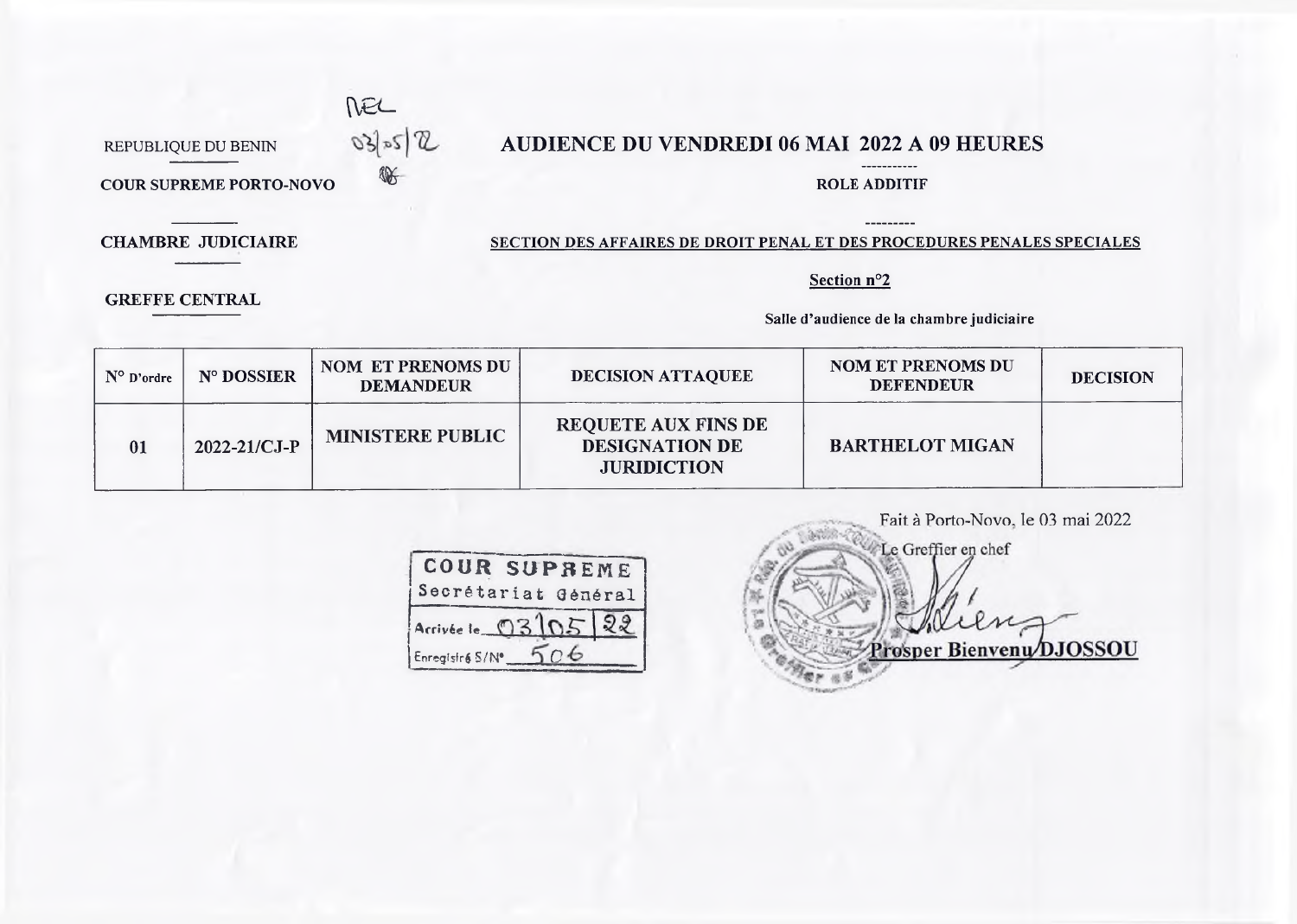# AUDIENCE DU VENDREDI 06 MAI 2022 A 09 HEURES

#### **ROLE D'AUDIENCE**

----------

**COUR SUPREME PORTO-NOVO** 

nee<br>nee

**CHAMBRE JUDICIAIRE** 

**GREFFE CENTRAL** 

REPUBLIQUE DU BENIN

## SECTION DES AFFAIRES DE DROIT PENAL ET DES PROCEDURES PENALES SPECIALES

### Section nº2

Salle d'audience de la chambre judiciaire

| N° D'ordre | N° DOSSIER   | <b>NOM ET PRENOMS DU</b><br><b>DEMANDEUR</b>                                                                                                                                                                                     | DECISION ATTAQUEE                                                                                                                                                     | <b>NOM ET PRENOMS DU</b><br><b>DEFENDEUR</b>                                                                    | <b>DECISION</b>                                                                         |
|------------|--------------|----------------------------------------------------------------------------------------------------------------------------------------------------------------------------------------------------------------------------------|-----------------------------------------------------------------------------------------------------------------------------------------------------------------------|-----------------------------------------------------------------------------------------------------------------|-----------------------------------------------------------------------------------------|
|            |              |                                                                                                                                                                                                                                  | <b>AFFAIRE EN DELIBERE</b>                                                                                                                                            |                                                                                                                 |                                                                                         |
|            |              |                                                                                                                                                                                                                                  | <b>AFFAIRES NOUVELLES</b>                                                                                                                                             |                                                                                                                 |                                                                                         |
| 01         | 2020-39/CJ-P | <b>HOUNVOU</b><br>TOGBOZANDJI (Me<br>Amos AKONDE)                                                                                                                                                                                | ARRET N°183/2019 RENDU LE<br>09/08/2019 PAR LA CHAMBRE<br><b>CORRECTIONNELLE DE LA</b><br><b>COUR D'APPEL DE COTONOU</b>                                              | -MINISTERE PUBLIC<br><b>HONORE AKPAOKA</b><br><b>FAUSTIN HOLONOU</b><br><b>COOVI ANTOINE</b><br><b>YESSINOU</b> |                                                                                         |
| 02         | 2020-44/CJ-P | <b>FRANTZ FELIX</b><br><b>GAMELE MONTCHO</b><br>(Me CASTAIRE AZIA)                                                                                                                                                               | ARRET N°2018-05/CRIET<br><b>RENDU LE 24/12/2018</b><br>PAR LA COUR DE<br><b>REPRESSION DES</b><br><b>INFRACTIONS</b><br><b>ECONOMIQUES ET DU</b><br><b>TERRORISME</b> | <b>MINISTERE PUBLIC</b><br><b>AGENT JUDICIAIRE DU</b><br><b>TRESOR</b>                                          | COUR SUPREME<br>Secrétariat Hénéral<br>28<br>Arrivée le 29/07<br>501<br>Enregistrá S/Nº |
| 03         | 2020-47/CJ-P | <b>1-OROU BATA OROU</b><br><b>SIRA</b><br>2-SOUROKOU<br><b>IDRISSOU</b><br>3-YACOUBOU<br><b>SEIDOU</b><br><b>4-GUIDA NOEL ALIAS</b><br><b>JEAN BOUBE</b><br>(Mes NADINE DOSSOU<br><b>SAKPONOU, CHARLES</b><br><b>BADOU, YVON</b> | ARRET N°38/2018 RENDU LE<br>21/06/2018 PAR LA COUR<br>D'ASSISES DU BENIN SEANT A<br><b>PARAKOU</b>                                                                    | -MINISTERE PUBLIC                                                                                               | Béhi                                                                                    |